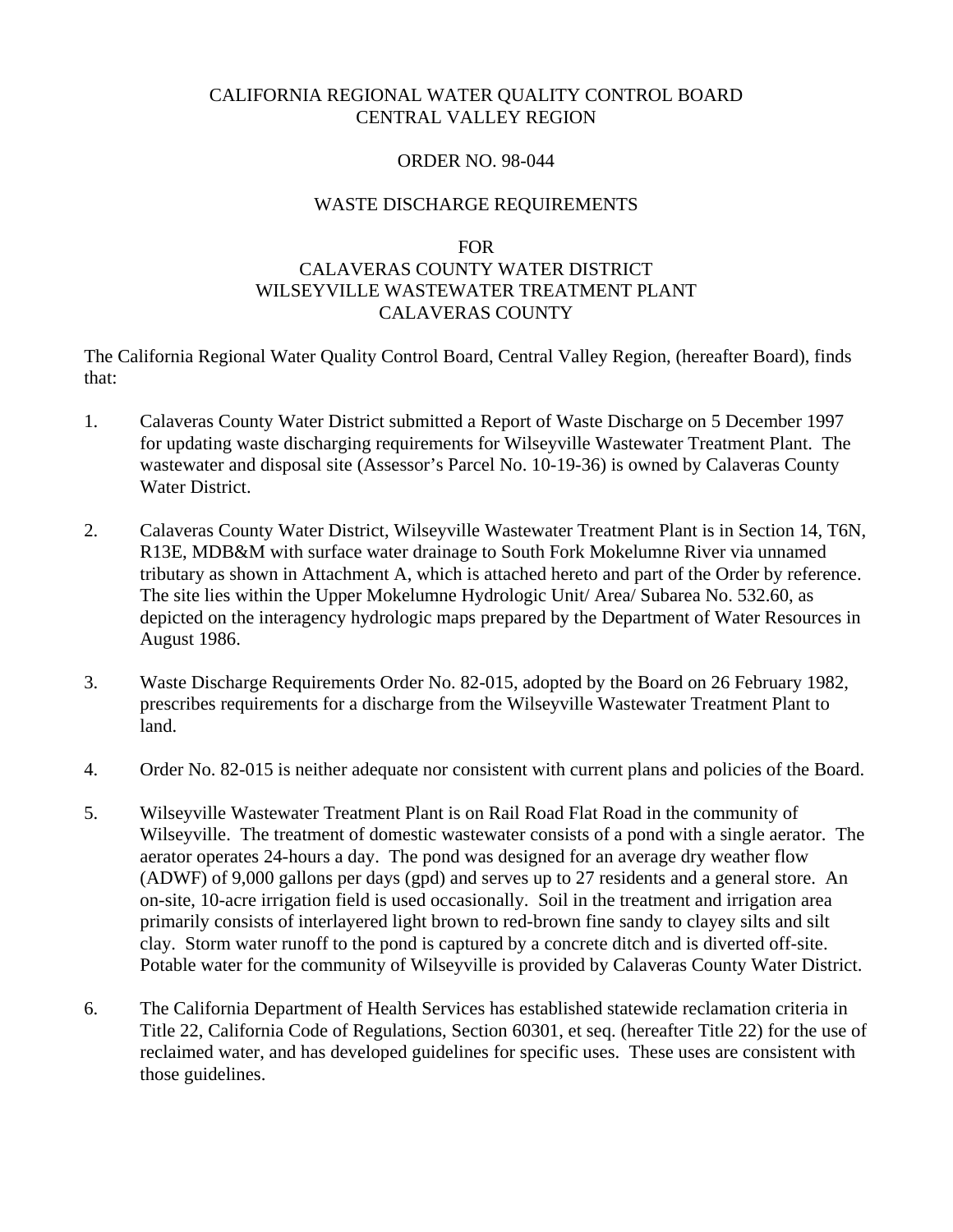# WASTE DISCHARGE REQUIREMENTS -2-CALAVERAS COUNTY WATER DISTRICT WILSEYVILLE WASTEWATER TREATMENT PLANT CALAVERAS COUNTY

- 7. The Board adopted a Water Quality Control Plan, Third Edition, for the Sacramento River Basin and the San Joaquin River Basin, (hereafter Basin Plan) which contains water quality objectives for all water of the Basin. These requirements implement the Basin Plan.
- 8. The beneficial uses of the South Fork Mokelumne River are municipal, industrial, and agricultural supply; recreation; aesthetic enjoyment; navigation; fresh water replenishment; and preservation and enhancement of fish, wildlife, and other aquatic resources.
- 9. The beneficial uses of underlying groundwater are domestic, industrial, and agricultural supply.
- 10. The action to update waste discharge requirements for this facility is exempt from provisions of the California Environmental Quality Act (CEQA), in accordance with Title 14, California Code of Regulations (CCR), Section 15301.
- 11. This discharge is exempt from the requirements of Title 27, CCR, Section 20080, et seq. The exemption, pursuant to Section 20090 (b), is based on the following:
	- a. The Board is issuing waste discharge requirements, and
	- b. the discharge complies with the Basin Plan, and
	- c. the wastewater does not need to be managed according to 22 CCR, Division 4.5, Chapter 11, as hazardous waste.
- 12. The Board has notified the Discharger and interested agencies and persons of its intent to prescribe waste discharge requirements for this discharge and has provided them with an opportunity for a public hearing and an opportunity to submit their written views and recommendations.
- 13. The Board, in a public meeting, heard and considered all comments pertaining to the discharge.

**IT IS HEREBY ORDERED** that Order No. 82-015 is rescinded and that Calaveras County Water District, its agents, successor, and assign, in order to meet the provisions contained in Division 7 of the California Water Code and regulations adopted thereunder, shall comply with the following:

# **A. Discharge Prohibitions:**

- 1. Discharge of waste to surface waters or surface water drainage courses is prohibited.
- 2. Bypass or overflow of untreated or partially treated waste is prohibited.
- 3. Discharge of waste classified as 'hazardous' under Section 2521, Chapter 15 of Title 23 or 'designated', as defined in Section 13173 of California Water Code is prohibited.
- **B. Discharge Specifications:**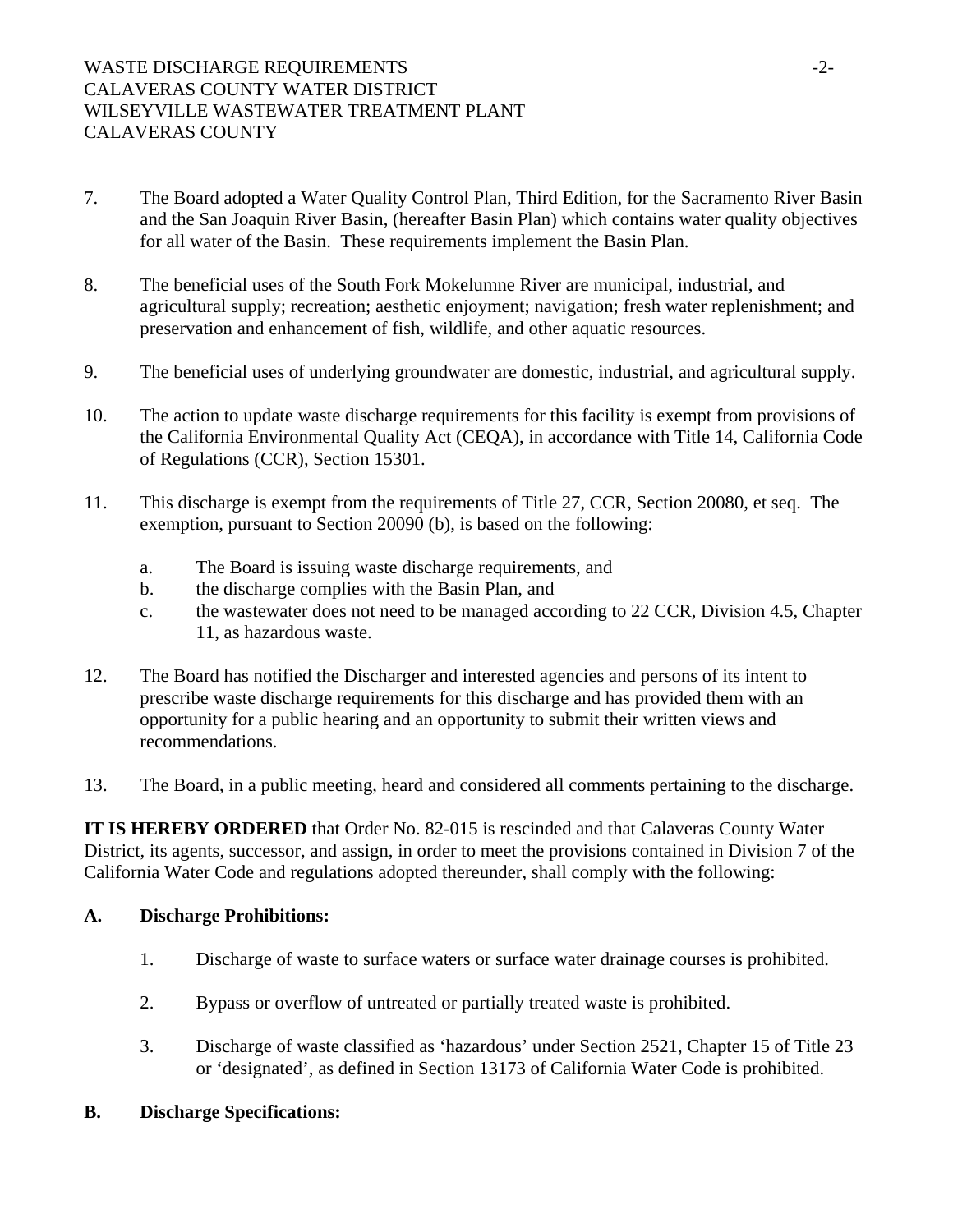- 1. The monthly average dry weather discharge flow shall not exceed 9,000 gallons per day.
- 2. Objectionable odors originating at this facility shall not be perceivable beyond the limits of the wastewater treatment and disposal areas.
- 3. As a means of discerning compliance with Discharge Specification No. 2, the dissolved oxygen content in the upper zone (1 foot) of wastewater in ponds shall not be less than 1.0 mg/l.
- 4. The pond shall be designed, constructed, operated, and maintained to prevent inundation or washout due to floods with a 100-year return frequency.
- 5. The pond shall not have a pH less than 6.5 or greater than 8.5.
- 6. The pond shall be managed to prevent breeding of mosquitoes. In particular,
	- a. An erosion control program should assure that small coves and irregularities are not created around the perimeter of the water surface.
	- b. Weeds shall be minimized through control of water depth, harvesting, or herbicides.
	- c. Dead algae, vegetation, and debris shall not accumulate on the water surface.
- 7. Public contact with wastewater shall be precluded through such means as fences, signs, and other acceptable alternatives.
- 8. The pond shall have sufficient capacity to accommodate allowable wastewater flow, designed seasonal precipitation, and ancillary inflow and infiltration during the nonirrigation season. Freeboard shall never be less than two feet measured vertically to the lowest point of overflow.
- 9. On or about 1 October of each year, available pond storage capacity shall at least equal the volume necessary to comply with Discharge Specification No. 8.

### **C. Reclamation Specifications:**

- 1. Public contact with the reclaimed water shall be precluded through such means as fences, signs, and other acceptable alternatives.
- 2. Area irrigated with reclaimed water shall be managed to prevent breeding of mosquitoes. More specifically,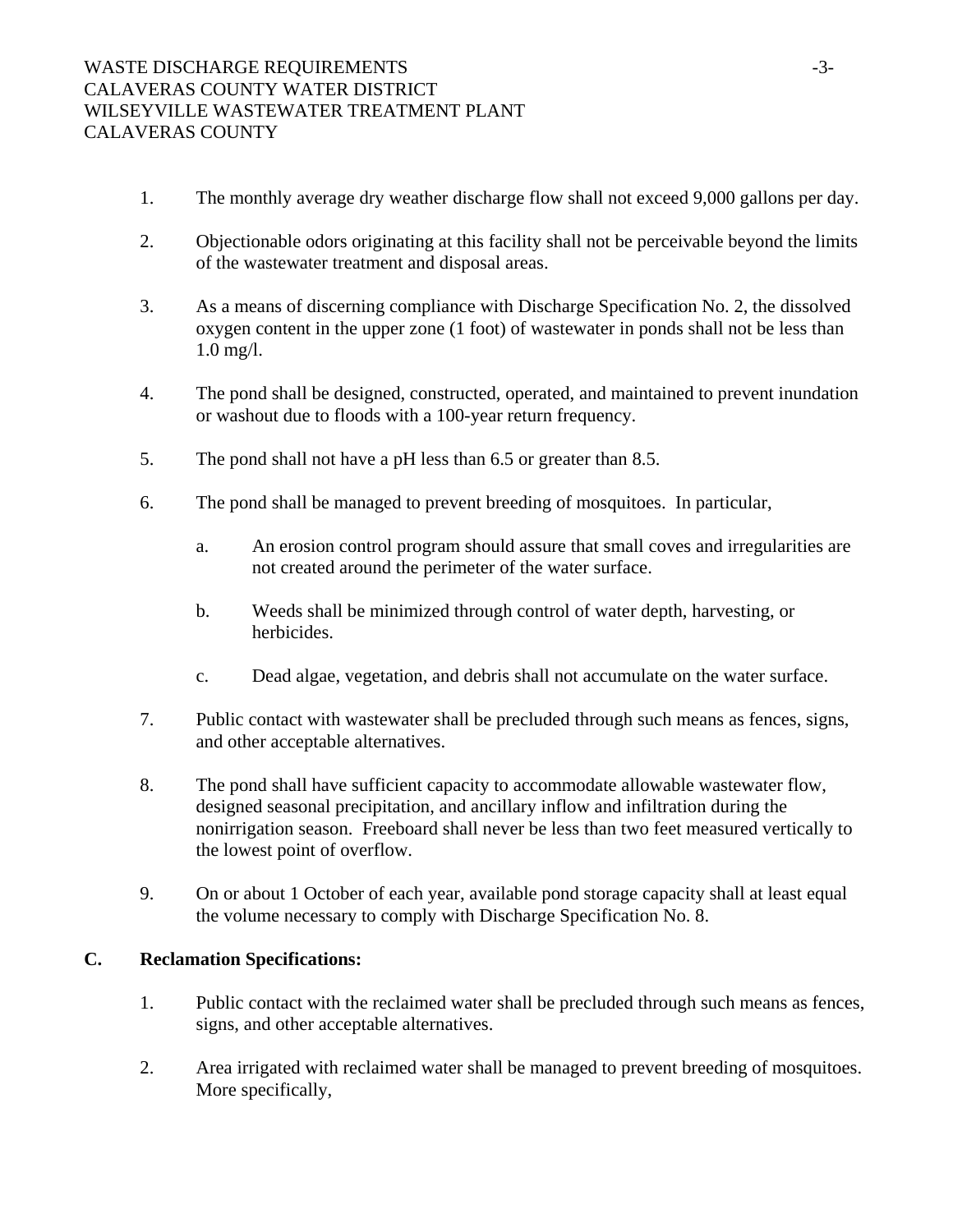- a. Tail water must be returned and all applied irrigation water must infiltrate completely within 48-hours.
- b. Ditches not serving as wildlife habitat should be maintained free of emergent, marginal, and floating vegetation.
- c. Low-pressure and unpressurized pipelines and ditches accessible to mosquitoes shall not be used to store reclaimed water.
- 3. Reclaimed water for irrigation shall be managed to minimize erosion, runoff, and movement of aerosols from the disposal area.
- 4. Direct or windblown spray shall be confined to the designated reclamation area and prevented from contacting drinking water facilities.
- 5. The Discharger may not spray irrigate effluent during periods of precipitation and for at least 24 hours after cessation of precipitation, or when winds exceed 30 mph.
- 6. Application of reclaimed wastewater to the reclamation area shall be at reasonable rates considering the crop, soil, climate, and irrigation management system. The nutrient loading of the reclamation area, including the nutritive value of organic and chemical fertilizers and of the reclaimed water, shall not exceed the crop demand.
- 7. There shall be no irrigation or impoundment of reclaimed water within 500 feet of any domestic water well or within 100 feet of any irrigation well unless it is demonstrated to the satisfaction of the Executive Officer that less distance is justified.
- 8. Storm water runoff from the irrigation field shall not be discharged to any surface water drainage course within 48-hours of the last application of reclaimed water.
- 9. A 100-foot buffer shall be maintained between any watercourse and the wetted area produced during spray disposal.
- 10. A 50-foot buffer shall be maintained between public roads and property lines during spray disposal.

# **D. Sludge Disposal:**

1. Collected screenings, sludge, and other solids removed from liquid wastes shall be disposed of in a manner that is consistent with Title 27 of the California Code of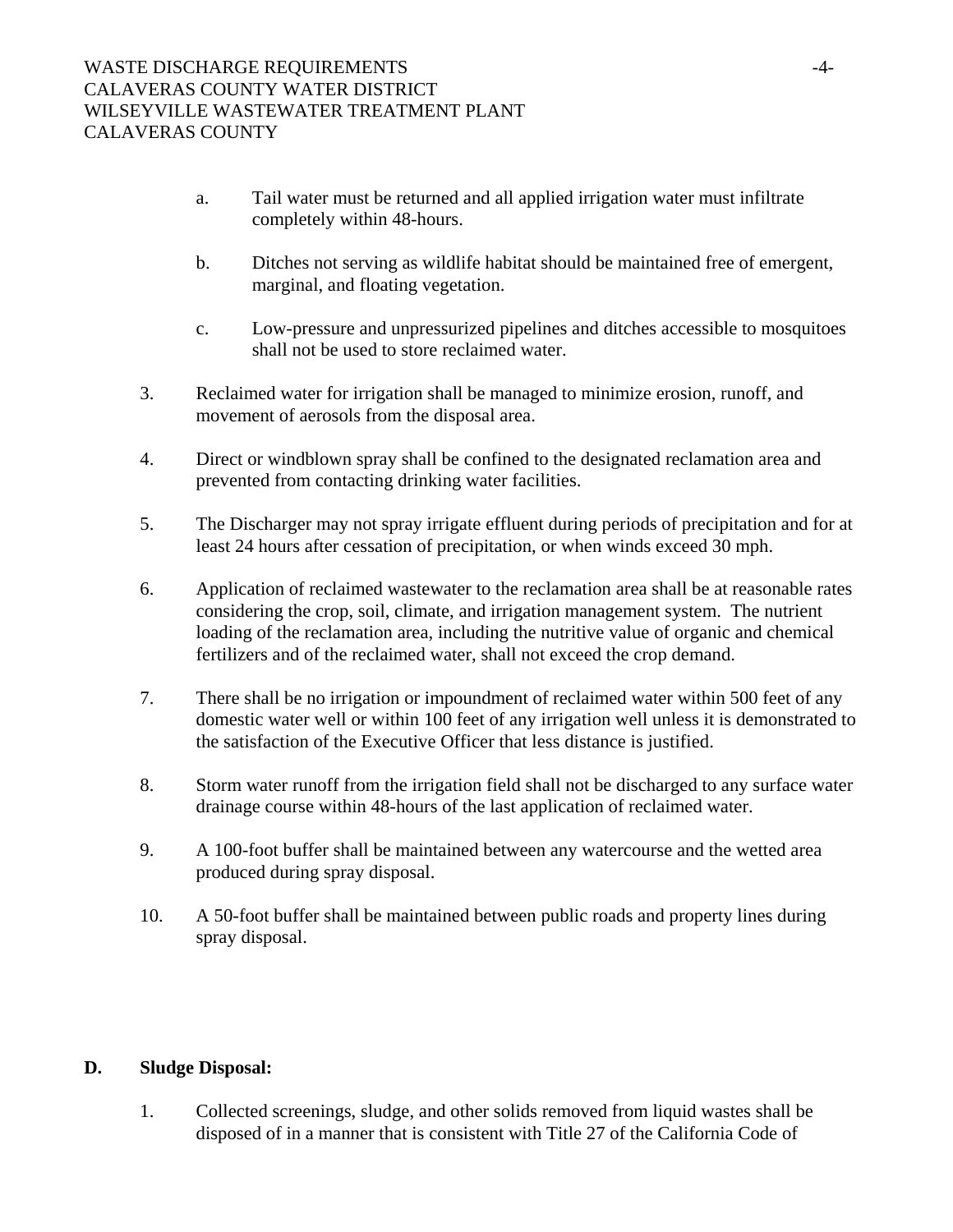Regulations and approved by the Executive Officer.

- 2. Any proposed change in sludge use or disposal practice from a previously approved practice shall be reported to the Executive Officer and U.S. Environmental Protection Agency (EPA) Regional Administrator at least 90 days in advance of the change.
- 3. Use and disposal of sewage sludge shall comply with existing Federal and State laws and regulations, including permitting requirements and technical standards included in 40 CFR 503.

If the State Water Resources Control Board and the Regional Water Quality Control Board are given the authority to implement regulations contained in 40 CFR 503, this Order may be reopened to incorporate appropriate time schedules and technical standards. The Discharger must comply with the standards and time schedules contained in 40 CFR 503 whether or not they have been incorporated into this Order.

4. **Thirty days** after the adoption of this Order, the Discharger shall submit a sludge disposal plan describing the annual volume of sludge generated by the plant and specifying the disposal practices.

# **E. Groundwater Limitations:**

The discharge shall not cause underlying groundwater to:

- 1. Be degraded.
- 2. Exceed a most probable number of total coliform organisms of 2.2/100 ml over any seven-day period.
- 3. Contain taste or odor-producing substances in concentrations that cause nuisance or adversely affect beneficial uses.
- 4. Contain concentrations of chemical constituents in amounts that adversely affect agricultural use.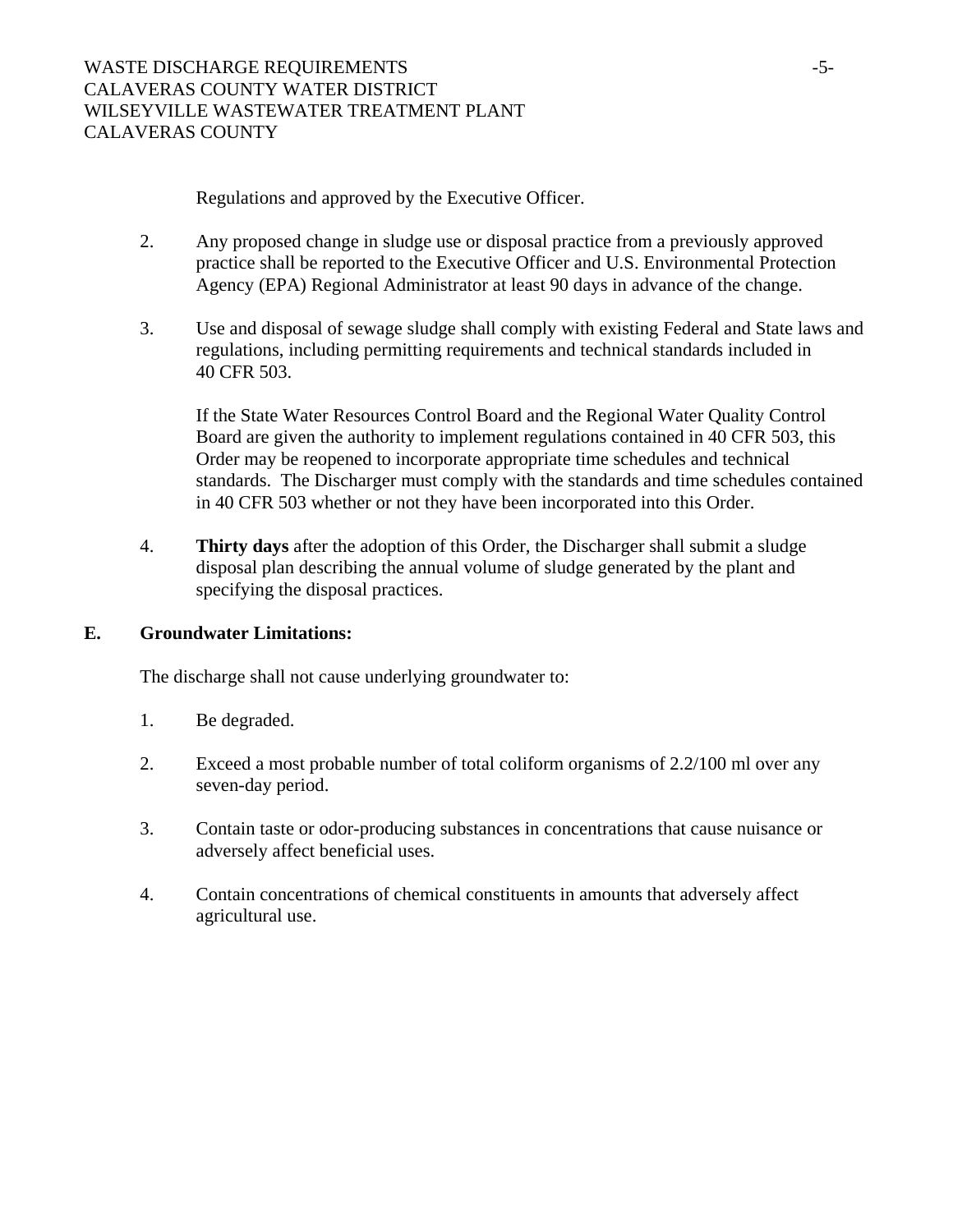### **F. Provisions:**

- 1. The Discharger shall comply with the Monitoring and Reporting Program No. 98-044, which is part of this Order, and any revisions thereto as ordered by the Executive Officer.
- 2. The Discharger shall comply with the "Standard Provisions and Reporting Requirements for Waste Discharge Requirements", dated 1 March 1991, which are attached hereto and by reference a part of this Order. This attachment and its individual paragraphs are commonly referenced as "Standard Provision(s)."
- 3. In the event of any change in control or ownership of land or waste discharge facilities described herein, the Discharger shall notify the succeeding owner or operator of the existence of this Order by letter, a copy of which shall be immediately forwarded to this office.
- 4. At least **90 days** prior to termination or expiration of any lease, contract, or agreement involving disposal or reclamation areas or off-site reuse of effluent, used to justify the capacity authorized herein and assure compliance with this Order, the Discharger shall notify the Board in writing of the situation and of what measures have been taken or are being taken to assure full compliance with this Order.
- 5. The Discharger must comply with all conditions of this Order, including timely submittal of technical and monitoring reports as directed by the Executive Officer. Violations may result in enforcement action, including Regional Board or court orders requiring correction action or imposing civil monetary liability, or in revision or rescission of this Order.
- 6. A copy of this Order shall be kept at the discharge facility for reference by operating personnel. Key operating personnel shall be familiar with its contents.
- 7. If reclaimed water is used for construction purposes, it shall comply with the most current edition of "Guidelines for Use of Reclaimed Water for Construction Purposes". Other uses of reclaimed water not specifically authorized herein shall be subject to the approval of the Executive Officer and shall comply with 22 CCR, Division 4.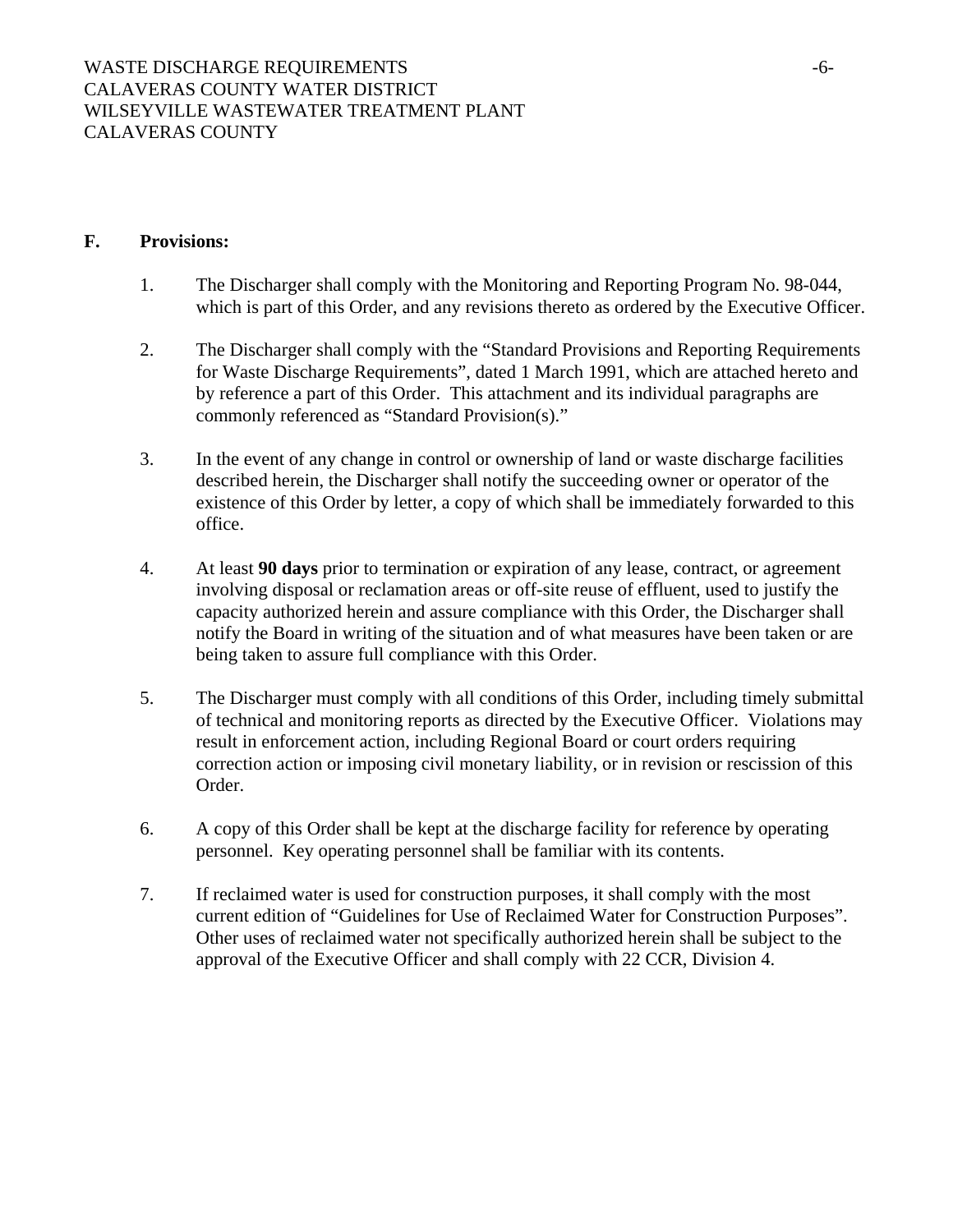8. The Board will review this Order periodically and will revise requirements when necessary.

I, GARY M. CARLTON, Executive Officer, do hereby certify the foregoing is a full, true, and correct copy of an Order adopted by the California Regional Water Quality Control Board, Central Valley Region, on 27 February 1997.

\_\_\_\_\_\_\_\_\_\_\_\_\_\_\_\_\_\_\_\_\_\_\_\_\_\_\_\_\_\_\_\_\_\_\_\_ *Original signed by*

GARY M. CARLTON, Executive Officer

IK:ik/njs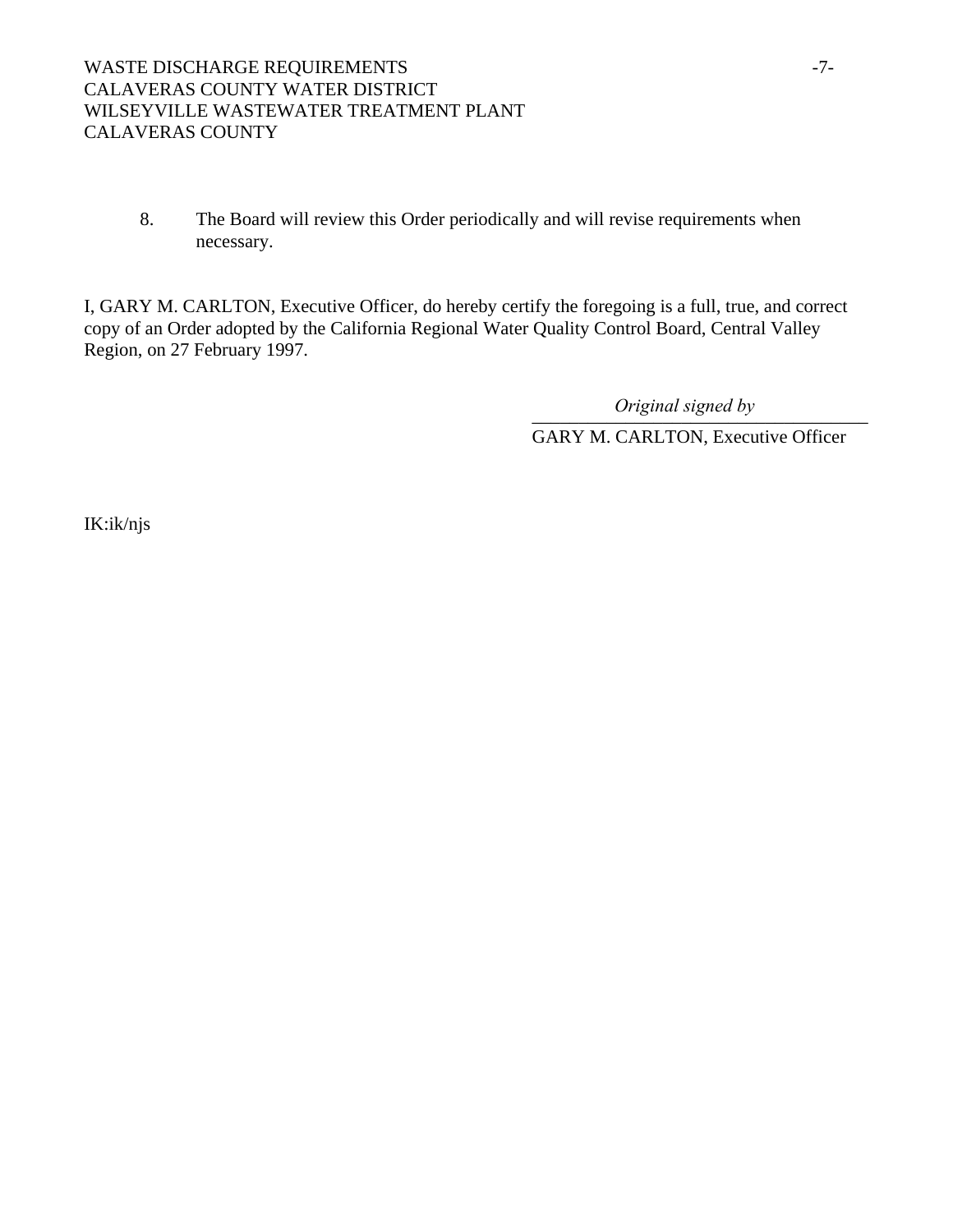## CALIFORNIA REGIONAL WATER QUALITY CONTROL BOARD CENTRAL VALLEY REGION

### MONITORING AND REPORTING PROGRAM NO. 98-044

#### FOR

# CALAVERAS COUNTY WATER DISTRICT WILSEYVILLE WASTEWATER TREATMENT PLANT CALAVERAS COUNTY

### **INFLUENT MONITORING**

| Constituents | Units | <b>Type of Sample</b> | Sampling<br><b>Frequency</b> |
|--------------|-------|-----------------------|------------------------------|
| Flow         | mgd   | Meter                 | ∗                            |

\* June and September, portable instrument

### **EFFLUENT MONITORING**

Effluent sample shall be collected just prior to discharge to the disposal facility. Effluent samples should be representative of the volume and nature of the discharge. Time of collection of a grab sample shall be recorded. Effluent monitoring shall include at least the following:

|                                                                          | Sampling<br>Frequency <sup>1</sup> |
|--------------------------------------------------------------------------|------------------------------------|
| 20 $^{\circ}$ C BOD <sub>5</sub> <sup>2</sup><br>Monthly<br>mg/1<br>Grab |                                    |
| <b>Suspended Matter</b><br>Grab<br>Monthly<br>mg/1                       |                                    |
| Specific Conductivity<br>$\mu$ mhos/cm<br>Monthly<br>Grab                |                                    |
| pH<br>pH Unit<br>Grab<br>Monthly                                         |                                    |

<sup>1</sup> during irrigation

2 Biochemical Oxygen Demand, 5 day at 20°C

### **POND MONITORING**

The following shall constituent the pond monitoring program: Sampling Constituents Units Units Type of Sample Frequency Dissolved Oxygen  $mg/l$  Grab Monthly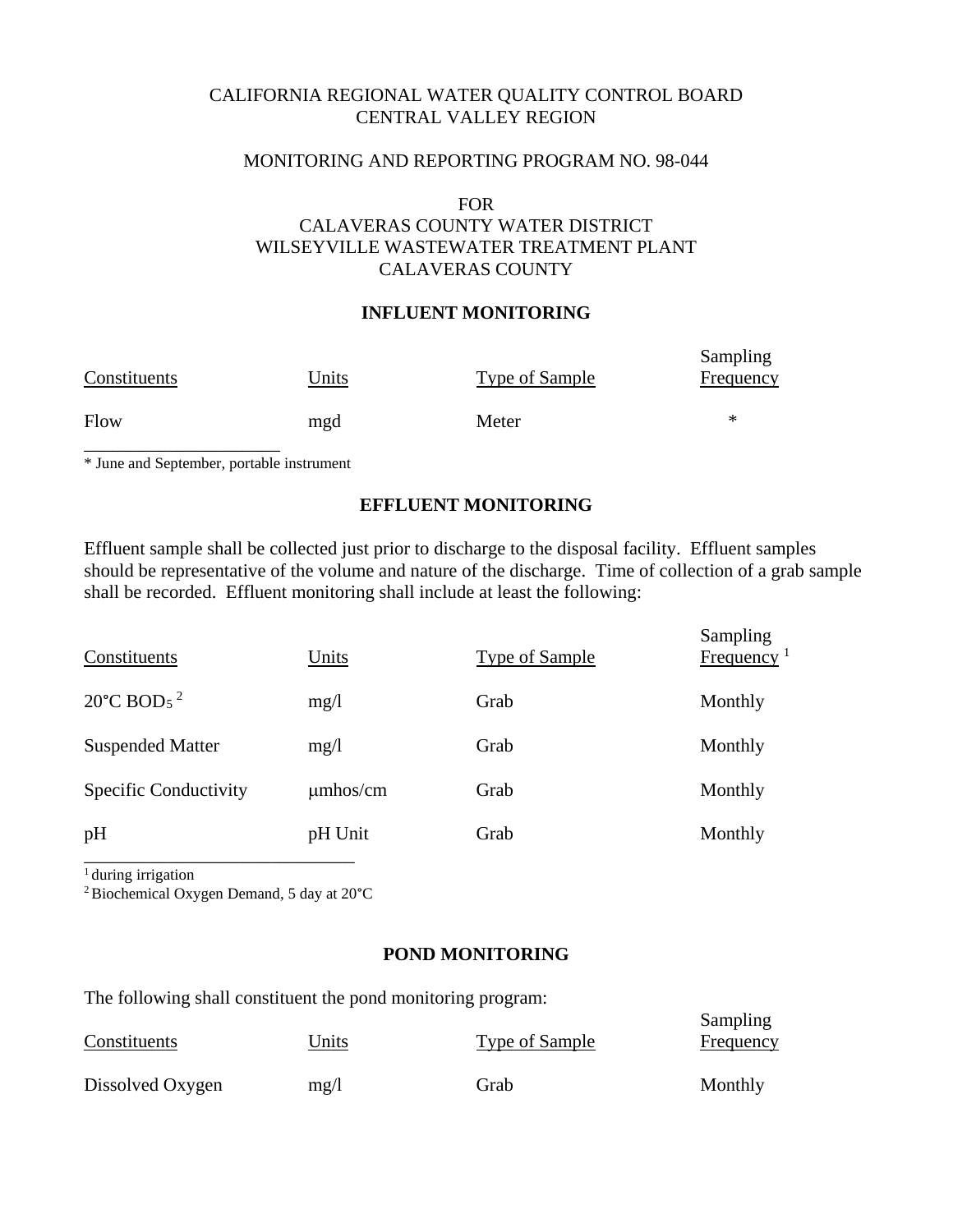# MONITORING AND REPORTING PROGRAM  $-9-$ CALAVERAS COUNTY WATER DISTRICT WILSEYVILLE WASTEWATER TREATMENT PLANT CALAVERAS COUNTY

| Constituents                 | <b>Units</b>  | <b>Type of Sample</b> | Sampling<br><b>Frequency</b> |
|------------------------------|---------------|-----------------------|------------------------------|
| pH                           | pH Unit       | Grab                  | Quarterly                    |
| <b>Specific Conductivity</b> | $\mu$ mhos/cm | Grab                  | Quarterly                    |
| Freeboard                    | feet          |                       | Monthly                      |

### **REPORTING**

In reporting the monitoring data, the Discharger shall arrange the data in tabular form so that the date, the constituents, and the concentrations are readily discernible. The data shall be summarized in such a manner to illustrate clearly the compliance with waste discharge requirements.

The Monitoring report shall be submitted **monthly** to the Regional Board by the **20th day** of the following month. The results of any monitoring done more frequently than required at the locations specified in the Monitoring and Reporting Program shall be reported to the Board.

Upon written request of the Board, the Discharger shall submit a report to the Board by **30 January** of each year. The report shall contain both tabular and graphical summaries of the monitoring data obtained during the previous year. In addition, the Discharger shall discuss the compliance record and the corrective actions taken or planned which may be needed to bring the discharge into full compliance with the waste discharge requirements.

The Discharger shall implement the above monitoring program as of the date of this Order.

Ordered By:

GARY M. CARLTON, Executive Officer

27 February 1998 (Date)

IK:ik/njs